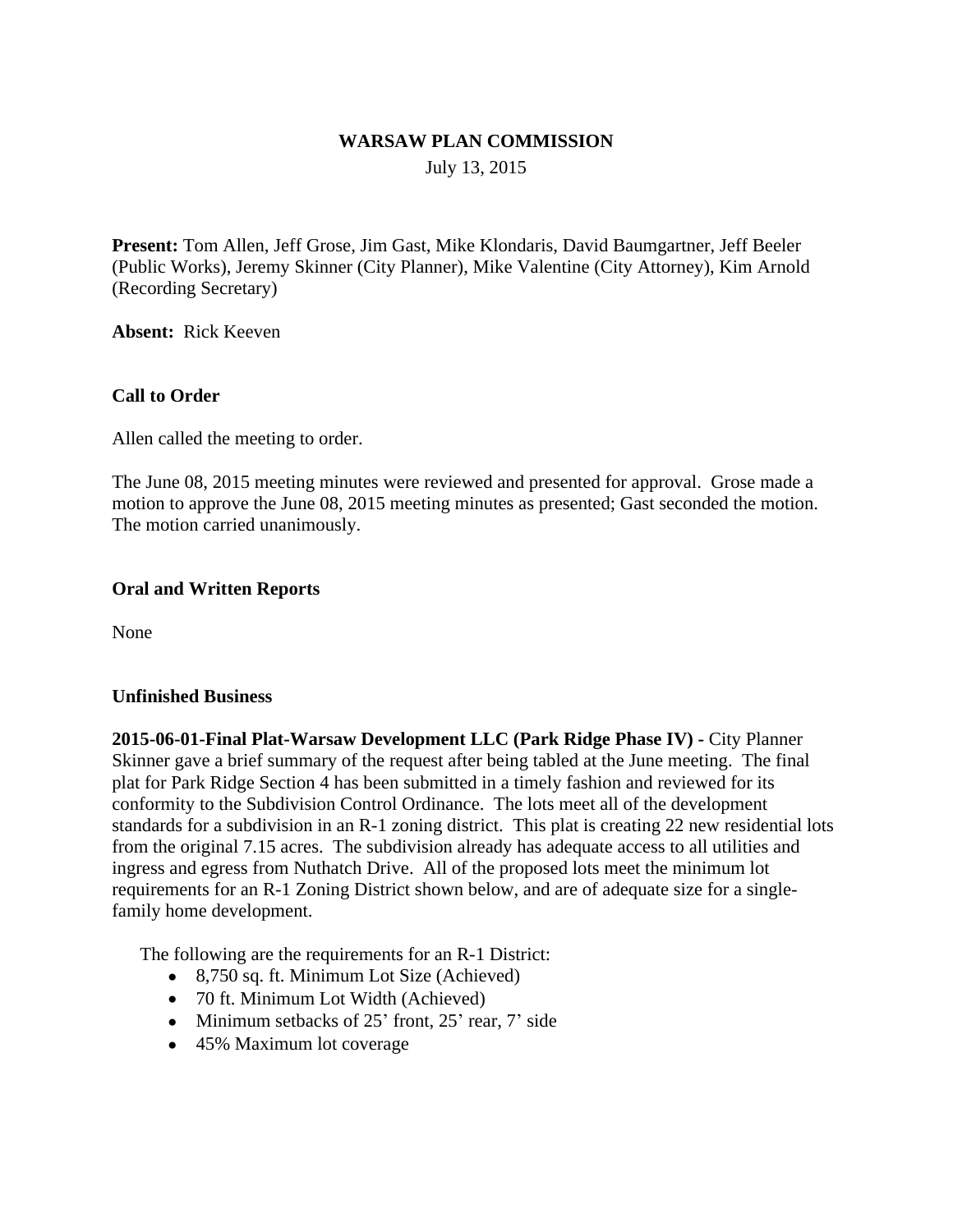The proposed plat meets all of the subdivision requirements, and conforms to the preliminary plat provided in 2012. City Planner Skinner recommended final plat approval for Park Ridge Section 4.

David Brown, the Engineer representing Warsaw Development LLC., was present to answer any questions. Discussion followed among Commission members.

Motion was made by Grose to approve 2015-06-01-Final Plat-Warsaw Development LLC (Park Ridge Phase IV). Gast seconded the motion. The motion passed unanimously.

### **New Business**

### **2015-07-01- Re-plat Preliminary and Final Plat – 1500 Maplewood Trail – Paul Scheuer-**

The preliminary and final plat for the re-plat of Maple Hill Manor has been submitted in a timely fashion and reviewed for its conformity to the Subdivision Control Ordinance. The petitioner is requesting the replat in order to remove a platted golf cart easement that connects into the existing golf course west of the sub-division. The re-plat is not changing the lot configuration, size, or existing infrastructure. In short, it is just removing the golf cart easement and replacing a short ingress/egress easement.

The following are the requirements for an R-1 District:

- 8,750 sq. ft. Minimum Lot Size (Existing Lot/Not Changing)
- 70 ft. Minimum Lot Width (Existing Lots/Not Changing)
- $\bullet$  Minimum setbacks of 25' front, 25' rear, 7' side
- 45% Maximum lot coverage

The proposed re-plat is not changing the existing lots.

Allen opened the meeting to any person wishing to speak in favor or against the petition. Paul Scheuer, the property owner, explained the request briefly to the Commission members.

No other person was present to speak in favor or against the petition. Allen closed the meeting to the public.

Motion was made by Grose to approve 2015-07-01 Preliminary Re-plat – 1500 Maplewood Trail . The motion was seconded by Baumgartner. Motion was made by Gast to approve 2015-07-01 Final Re-plat – 1500 Maplewood Trail. Klondaris seconded the motion. The motion carried unanimously.

**Flood Plain Ordinance**- City Planner Skinner presented a rough draft of the Flood Plain Ordinance, which is required by FEMA. He asked each Commission member to review the draft and it will be reviewed again next month. It will then be recommended to the City of Warsaw Common Council for approval. After approval by our Common Council, it will be sent to the DNR, which is FEMA, in the State of Indiana, where it will be approved and adopted.